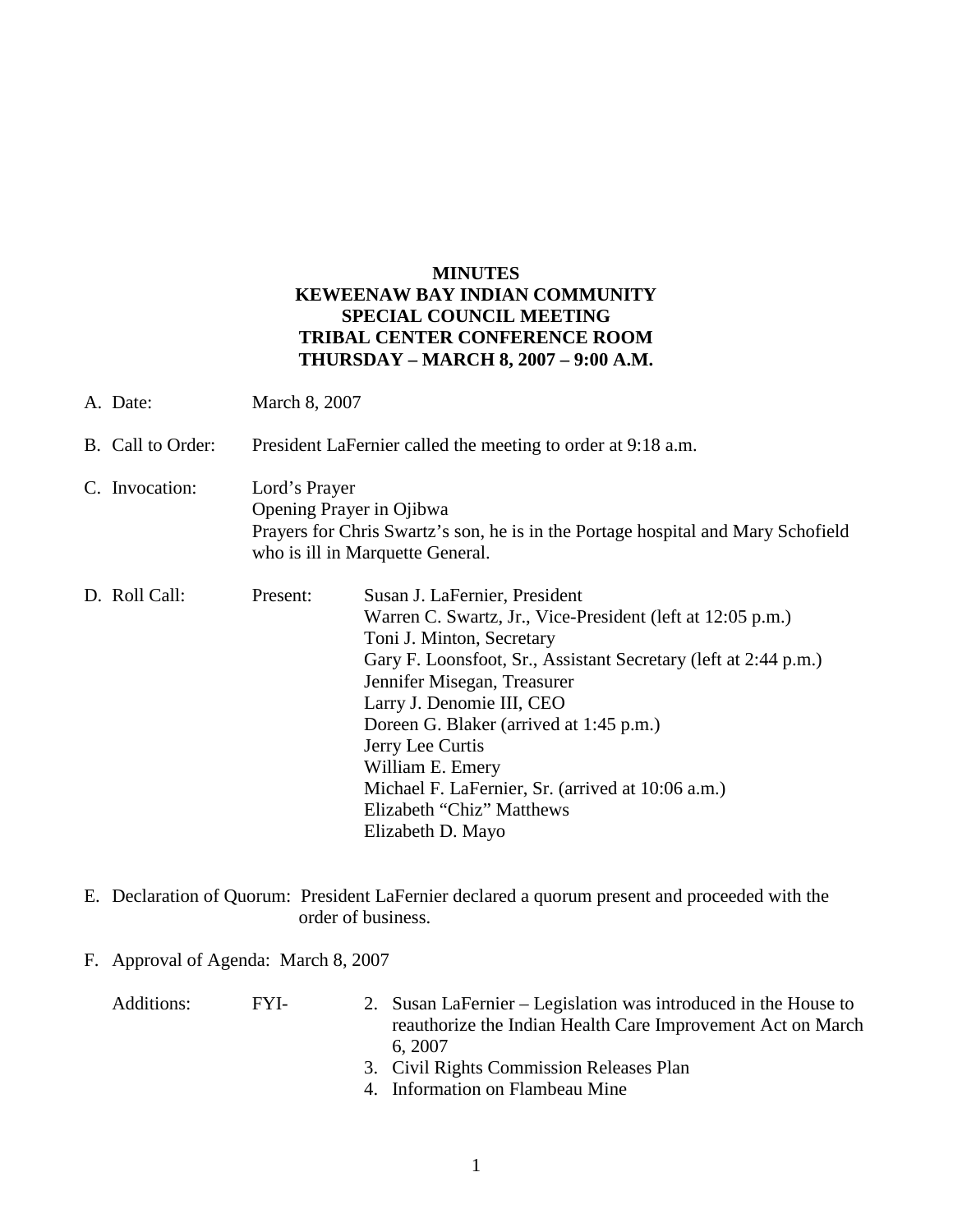**MOTION MADE BY JENNIFER MISEGAN TO APPROVE THE AGENDA WITH THE ADDITONS. SUPPORTED BY GARY F. LOONSFOOT, SR. NINE IN FAVOR (Warren C. Swartz, Jr., Toni J. Minton, Gary F. Loonsfoot, Sr., Jennifer Misegan, Larry J. Denomie III, Jerry Lee Curtis, William E. Emery, Elizabeth "Chiz" Matthews, Elizabeth D. Mayo), OPPOSED - 0, ABSTAINING - 0, TWO ABSENT (Doreen G. Blaker, Michael F. LaFernier, Sr.), MOTION CARRIED.**

- G. For Your Information:
	- 1. Legislation was introduced in the House to reauthorize the Indian Health Care Improvement Act on March 6, 2007.
	- 2. Civil Rights Commission Releases Plan report/recommendations regarding tuition waiver/Proposal 2.
	- 3. Information on Flambeau Mine, follow up to Chris Swartz's report. The Division of Hearings and Appeals will hold a prehearing conference on April  $17<sup>th</sup>$  in Ladysmith, Wisconsin regarding an application of the Flambeau Mining Co. for issuance of a Certificate of Completion of Reclamation.
	- 4. A copy of the Gaming Commission Meeting Minutes for February  $20^{th} \& 27^{th}$ ,  $2007$ .
- H. Old Business:
	- 1. Jason Ayres Westman Camp. Council reviewed the ad for the paper for bids on this property.

Chris Swartz – change "should" to "must" on third paragraph.

**MOTION MADE BY LARRY J. DENOMIE III TO APPROVE THE ADVERTISEMENT FOR THE CAMP LOCATED ON PIKES PEAK ROAD WITH THE CHANGE. SUPPORTED BY WARREN C. SWARTZ, JR. EIGHT IN FAVOR (Warren C. Swartz, Jr., Toni J. Minton, Gary F. Loonsfoot, Sr., Larry J. Denomie III, Jerry Lee Curtis, William E. Emery, Elizabeth "Chiz" Matthews, Elizabeth D. Mayo), OPPOSED - 0, ONE ABSTAINING (Jennifer Misegan), TWO ABSENT (Doreen G. Blaker, Michael F. LaFernier, Sr.), MOTION CARRIED.**

- I. New Business:
	- 1. Jason Ayres a) Resolution KB 1532-2007, Tribal Long-Range Transportation Plan

**MOTION MADE BY ELIZABETH D. MAYO TO APPROVE RESOLUTION KB-1532-2007. SUPPORTED BY WILLIAM E. EMERY. NINE IN FAVOR (Warren C. Swartz, Jr., Toni J. Minton, Gary F. Loonsfoot, Sr., Jennifer Misegan, Larry J. Denomie III, Jerry Lee Curtis, William E. Emery, Elizabeth "Chiz" Matthews, Elizabeth D. Mayo), OPPOSED - 0, ABSTAINING - 0, TWO ABSENT (Doreen G. Blaker, Michael F. LaFernier, Sr.), MOTION CARRIED.**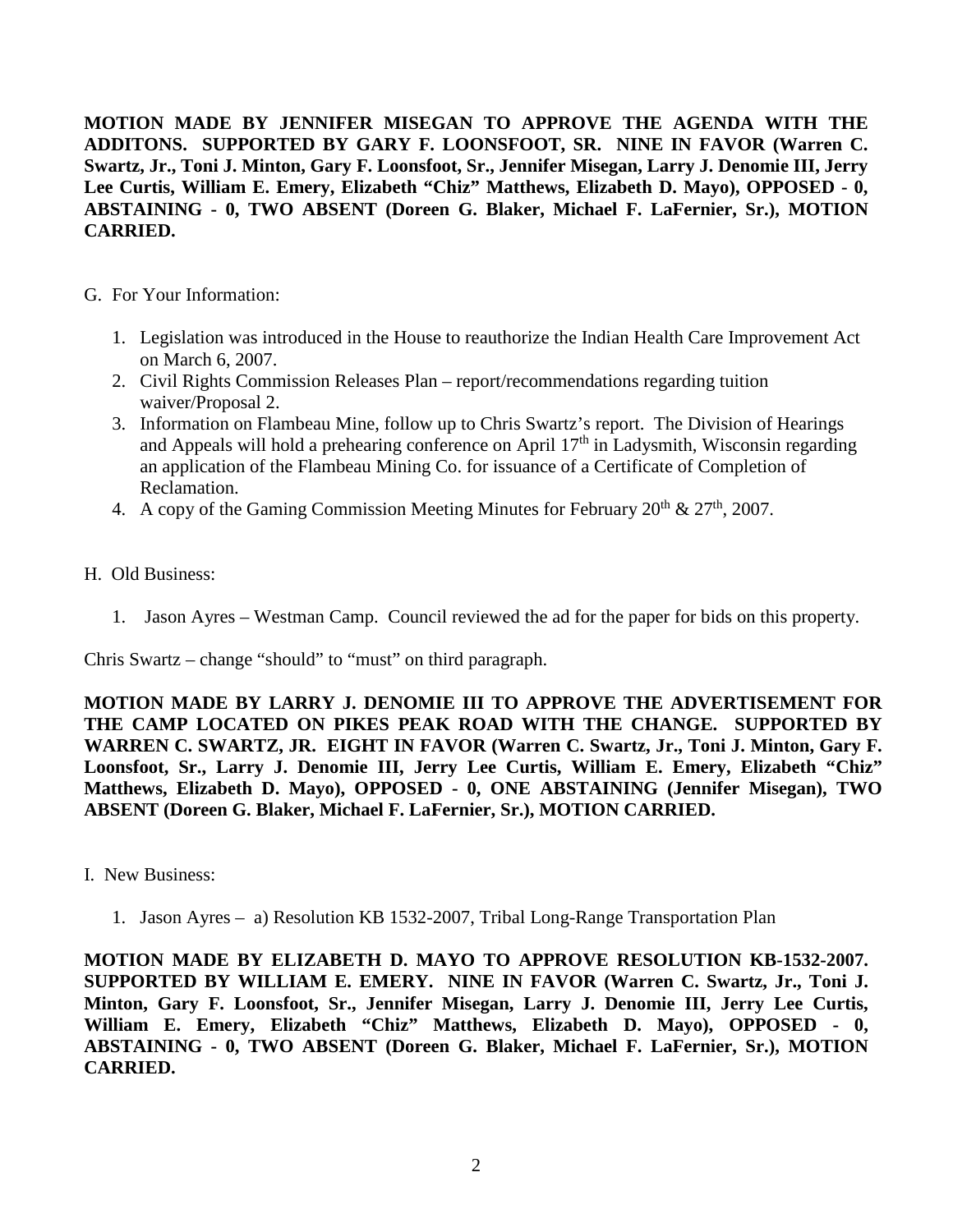b) Resolution KB 1531-2007, Koskinen Acquisition in Baraga for 40 acres. A deposit of \$12,500.00 will be made now with the balance to be paid by October 31, 2007.

**MOTION MADE BY GARY F. LOONSFOOT, SR. TO APPROVE RESOLUTION KB-1531- 2007. SUPPORTED BY JENNIFER MISEGAN. SEVEN IN FAVOR (Toni J. Minton, Gary F. Loonsfoot, Sr., Jennifer Misegan, Larry J. Denomie III, Jerry Lee Curtis, William E. Emery, Elizabeth "Chiz" Matthews), OPPOSED - 0, TWO ABSTAINING (Warren C. Swartz, Jr., Elizabeth D. Mayo), TWO ABSENT (Doreen G. Blaker, Michael F. LaFernier, Sr.), MOTION CARRIED.**

> c) Resolution KB 1533-2007, I.R.R. Inventory Update. 290 miles were added to the inventory and all are in Baraga County.

**MOTION MADE BY WARREN C. SWARTZ, JR. TO APPROVE RESOLUTION KB-1533- 2007, I.R.R. INVENTORY UPDATE. SUPPORTED BY WILLIAM E. EMERY. NINE IN FAVOR (Warren C. Swartz, Jr., Toni J. Minton, Gary F. Loonsfoot, Sr., Jennifer Misegan, Larry J. Denomie III, Jerry Lee Curtis, William E. Emery, Elizabeth "Chiz" Matthews, Elizabeth D. Mayo), OPPOSED - 0, ABSTAINING - 0, TWO ABSENT (Doreen G. Blaker, Michael F. LaFernier, Sr.), MOTION CARRIED.**

Susan LaFernier asked Jason for information regarding the sale of Donald Chosa's house. Jason said he referred them to Housing and it was his understanding that when the Council discussed this over a year ago it was decided not to buy homes on leased land.

**MOTION MADE BY JENNIFER MISEGAN TO REFER PURCHASES OF ALL HOMES TO THE OJIBWA HOUSING AUTHORITY. SUPPORTED BY WILLIAM E. EMERY. SEVEN IN FAVOR (Toni J. Minton, Gary F. Loonsfoot, Sr., Jennifer Misegan, Larry J. Denomie III, Jerry Lee Curtis, William E. Emery, Elizabeth "Chiz" Matthews), ONE OPPOSED (Elizabeth D. Mayo), ONE ABSTAINING (Warren C. Swartz, Jr.), TWO ABSENT (Doreen G. Blaker, Michael F. LaFernier, Sr.), MOTION CARRIED.**

Mike LaFernier arrived at 10:06 a.m.

- 2. Todd Warner a) Spring Spearing Coordination Meeting is scheduled for 1:00 p.m., March 22nd, at Lac Vieux Desert. Chris Swartz will attend the meeting.
	- b) Snowmobile Purchase; Bid Review, Selection and Approval (3 bids) for the Water Program.

**MOTION MADE BY MICHAEL F. LAFERNIER, SR. TO APPROVE THE PURCHASE OF A 2007 SNOWMOBILE, TUNDRA 300F WITH ELECTRIC START FOR \$4770.00 FROM KEWEENAW MOTOR SPORTS. SUPPORTED BY ELIZABETH "CHIZ" MATTHEWS. NINE IN FAVOR (Warren C. Swartz, Jr., Toni J. Minton, Gary F. Loonsfoot, Sr., Jennifer Misegan, Jerry Lee Curtis, William E. Emery, Michael F. LaFernier, Sr., Elizabeth "Chiz" Matthews, Elizabeth D. Mayo), OPPOSED - 0, ONE ABSTAINING (Larry J. Denomie III), ONE ABSENT (Doreen G. Blaker), MOTION CARRIED.**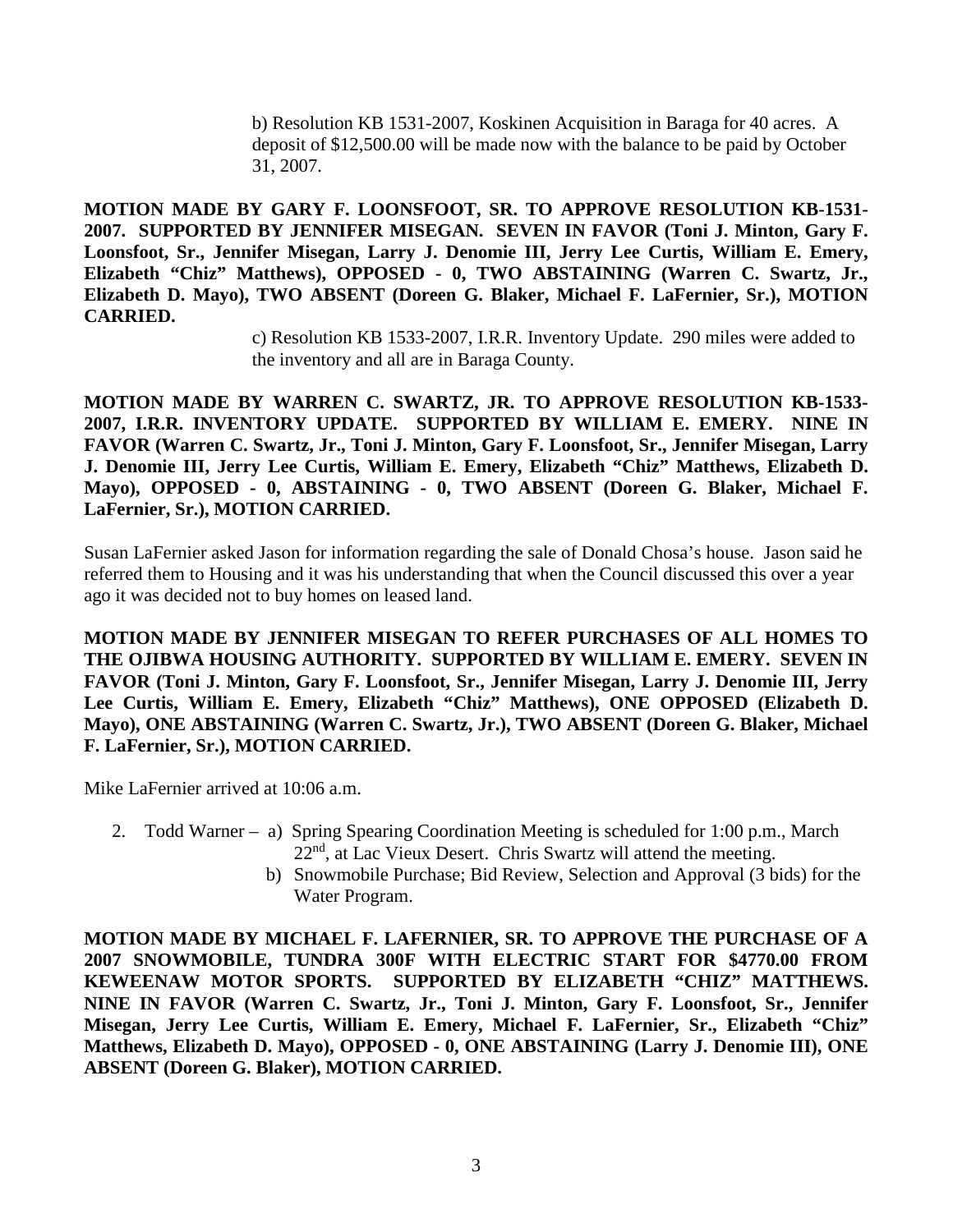c) ATV Purchase; Bid Review, Selection and Approval (3 Bids). There was a motion made for this purchase on December 15, 2006, but the bid information was incorrect.

**MOTION MADE BY MICHAEL F. LAFERNIER, SR. TO APPROVE THE PURCHASE OF A 4-WHEELER FOR BROWNFIELD RESPONSE PROGRAM, 2007 YAMAHA RHINO 660 WITH A 3000 LB. WINCH FOR \$10,315.00 FROM PAT'S AUTO & SPORTS CENTER IN GREENLAND, MICHIGAN. SUPPORTED BY WILLIAM E. EMERY. TEN IN FAVOR (Warren C. Swartz, Jr., Toni J. Minton, Gary F. Loonsfoot, Sr., Jennifer Misegan, Larry J. Denomie III, Jerry Lee Curtis, William E. Emery, Michael F. LaFernier, Sr., Elizabeth "Chiz" Matthews, Elizabeth D. Mayo), OPPOSED - 0, ABSTAINING - 0, ONE ABSENT (Doreen G. Blaker), MOTION CARRIED.**

**MOTION MADE BY ELIZABETH D. MAYO TO RESCIND THE MOTION FROM DECEMBER 15, 2006 BECAUSE THE BID WAS INCORRECT. SUPPORTED BY ELIZABETH "CHIZ" MATTHEWS. NINE IN FAVOR (Warren C. Swartz, Jr., Toni J. Minton, Gary F. Loonsfoot, Sr., Larry J. Denomie III, Jerry Lee Curtis, William E. Emery, Michael F. LaFernier, Sr., Elizabeth "Chiz" Matthews, Elizabeth D. Mayo), OPPOSED - 0, ONE ABSTAINING (Jennifer Misegan), ONE ABSENT (Doreen G. Blaker), MOTION CARRIED.**

> d) Cooperative Project with Ottawa National Forest/Ceded Territory Wild Rice Planting.

Jennifer Misegan stated that since this area is not in our home territory and KB cannot go there to gather, why plant the rice. Chris Swartz will discuss an M.O.U. with LVD on the claiming of lakes and planting wild rice.

3. Mike LaPointe – NRCS Issues. Mike introduced himself to the Council, he is the Area Conservationist from Marquette and he discussed federal dollars that have been set-aside for KBIC for wild ricing in the amount of \$15,000 and wanted to ask the Council if they had any questions with the program's involvement. He would like to maintain a good-working relationship with the Council. Chris Swartz thanked him for the help he has given KBIC. They also did work on the Sand Point designs and Walleye Rearing Ponds

Break: 10:32 – 10:50 a.m.

Gary Loonsfoot out of room 10:32 – 10:56 a.m.

Larry Denomie out of room 10:32 – 11:10 a.m.

4. John Mantila/Betty Knapp/Arica Fassbender – Proposed Slot Purchase from IGT Games to replace obsolete games. John introduced Arica as the new interim Slots Manager in Marquette and Betty as the new interim Slots Manager in Baraga.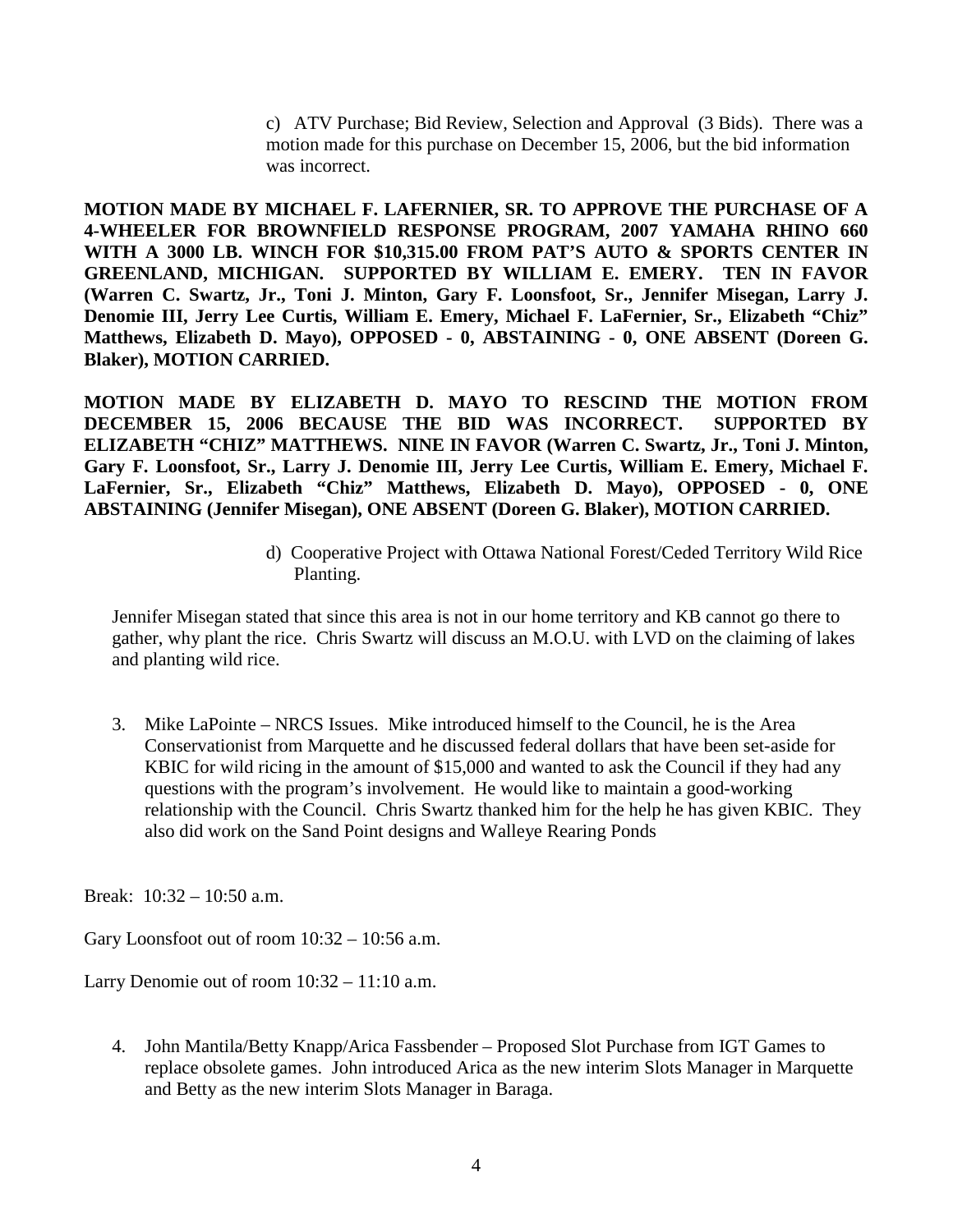**MOTION MADE BY MICHAEL F. LAFERNIER, SR. TO GO INTO CLOSED SESSION AT 10:55 A.M. SUPPORTED BY WILLIAM E. EMERY. SEVEN IN FAVOR (Warren C. Swartz, Jr., Toni J. Minton, Jennifer Misegan, Jerry Lee Curtis, William E. Emery, Michael F. LaFernier, Sr., Elizabeth "Chiz" Matthews), ONE OPPOSED (Elizabeth D. Mayo), ABSTAINING - 0, THREE ABSENT (Gary F. Loonsfoot, Sr., Larry J. Denomie III, Doreen G. Blaker), MOTION CARRIED.**

- J. Closed Session:
	- 1. Summer Cohen Eagle Rock Site Registration
	- 2. Termination Appeal Hearing # 001-07 1:00 p.m.
	- 3. John Baker Cigarette Tax Case 2:30 3:30 p.m. with Attorney Scott Moore and the Cigarette Business License Holders and conference call with Skip Durocher/Mary Streitz.
	- 4. Susan LaFernier
	- 5. Larry Denomie Cell phone policy handouts given to review.

Lunch:  $12:05 - 1:18$  p.m.

Chris Swartz left the meeting at 12:05 p.m.

Doreen Blaker arrived at the meeting at 1:45 p.m.

Break:  $2:10 - 2:20$  p.m.

Gary Loonsfoot left the meeting at 2:44 p.m.

Break: 3:04 – 3:25 p.m.

Break: 4:25 – 4:35 p.m.

**MOTION MADE BY WILLIAM E. EMERY TO GO INTO OPEN SESSION AT 5:40 P.M. SUPPORTED BY MICHAEL F. LAFERNIER, SR. NINE IN FAVOR (Toni J. Minton, Jennifer Misegan, Larry J. Denomie III, Doreen G. Blaker, Jerry Lee Curtis, William E. Emery, Michael F. LaFernier, Sr., Elizabeth "Chiz" Matthews, Elizabeth D. Mayo), OPPOSED - 0, ABSTAINING - 0, TWO ABSENT (Warren C. Swartz, Jr., Gary F. Loonsfoot, Sr.), MOTION CARRIED.**

## **MOTION MADE BY WILLIAM E. EMERY TO RECONSIDER THE CIGARETTE TAX CASE MOTION THAT WAS MADE AT SATURDAY'S MEETING, MARCH 3, 2007.**

## **THERE WAS NO SUPPORT.**

Jennifer Misegan stated that Gene cannot make this motion, as he was absent during this motion at Saturday's meeting.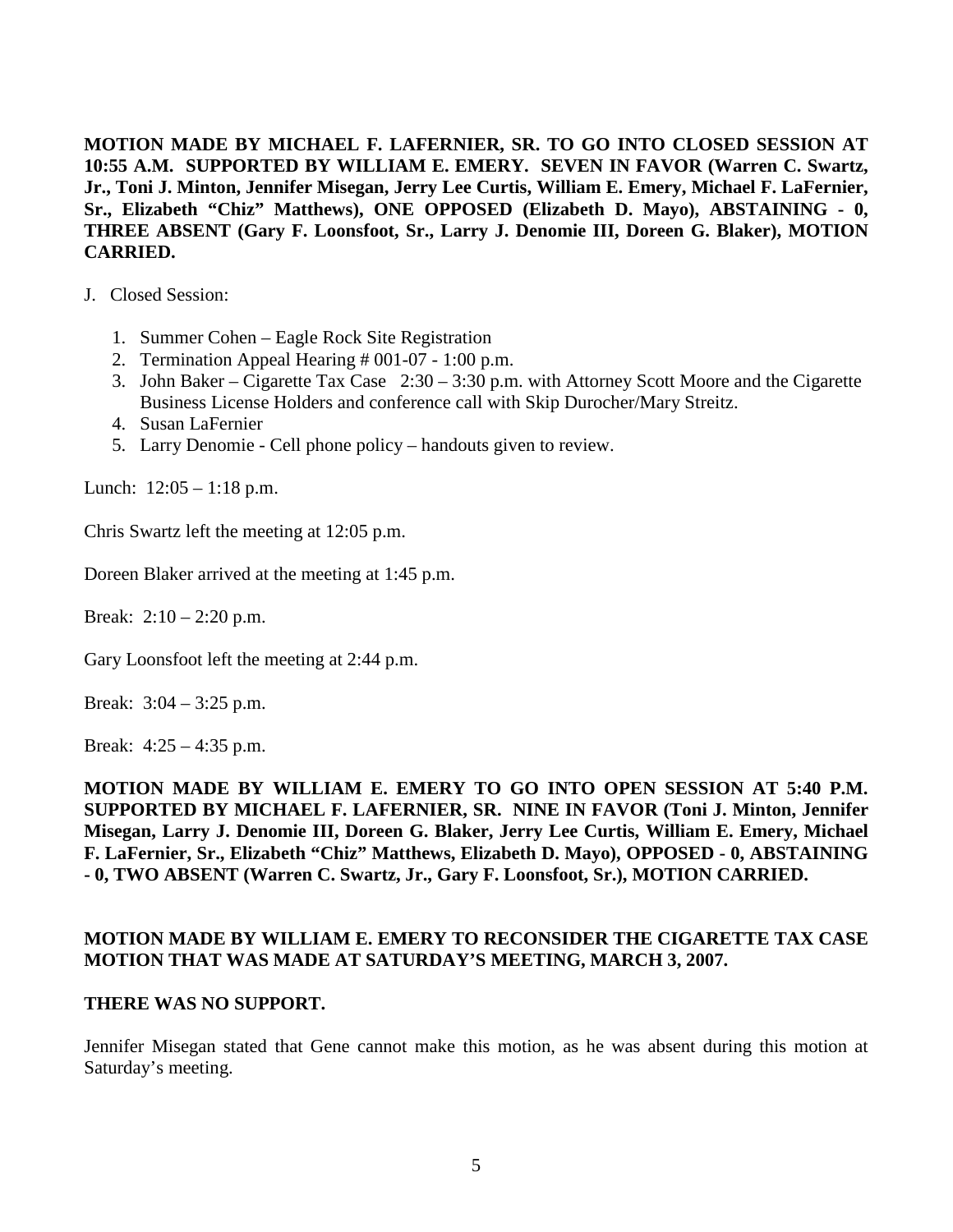**MOTION MADE BY LARRY J. DENOMIE III TO RECONSIDER THE MOTION TO FILE FOR A RE-HEARING ON THE 6TH CIRCUIT COURT CIGARETTE TAX CASE. SUPPORTED BY ELIZABETH "CHIZ" MATTHEWS. NINE IN FAVOR (Toni J. Minton, Jennifer Misegan, Larry J. Denomie III, Doreen G. Blaker, Jerry Lee Curtis, William E. Emery, Michael F. LaFernier, Sr., Elizabeth "Chiz" Matthews, Elizabeth D. Mayo), OPPOSED - 0, ABSTAINING - 0, TWO ABSENT (Warren C. Swartz, Jr., Gary F. Loonsfoot, Sr.), MOTION CARRIED.**

**MOTION MADE BY LARRY J. DENOMIE III TO FILE FOR A RE-HEARING WITH THE 6TH CIRCUIT COURT OF APPEALS AT EN BANC AND THAT WE ACCEPT THE GENEROUS \$10,000 CONTRIBUTION FROM JOE WAARA ON BEHALF OF THE BUSINESSES HOLDING TOBACCO LICENSES. SUPPORTED BY DOREEN G. BLAKER. NINE IN FAVOR (Toni J. Minton, Jennifer Misegan, Larry J. Denomie III, Doreen G. Blaker, Jerry Lee Curtis, William E. Emery, Michael F. LaFernier, Sr., Elizabeth "Chiz" Matthews, Elizabeth D. Mayo), OPPOSED - 0, ABSTAINING - 0, TWO ABSENT (Warren C. Swartz, Jr., Gary F. Loonsfoot, Sr.), MOTION CARRIED.**

Termination Appeal Hearing- [Toni Minton Chaired the Hearing]

**MOTION MADE BY MICHAEL F. LAFERNIER, SR. TO UPHOLD THE CEO DECISION IN THE TERMINATION OF APPEAL HEARING #001-07. SUPPORTED BY ELIZABETH D. MAYO. SIX IN FAVOR (Jennifer Misegan, Jerry Lee Curtis, William E. Emery, Michael F. LaFernier, Sr., Elizabeth "Chiz" Matthews, Elizabeth D. Mayo), ONE OPPOSED (Doreen G. Blaker), ONE ABSTAINING (Larry J. Denomie III), TWO ABSENT (Warren C. Swartz, Jr., Gary F. Loonsfoot, Sr.), MOTION CARRIED. TONI MINTON DID NOT CAST A VOTE.**

Doreen Blaker stated her opposition: Evidence from the 2/07/07 meeting.

Laptop Computers for Council-

**MOTION MADE BY LARRY J. DENOMIE III TO APPROVE THE QUOTES FOR DELL LAPTOPS AT \$1,454.98 FOR TRIBAL COUNCIL MEMBERS. SUPPORTED BY JERRY LEE CURTIS. NINE IN FAVOR (Toni J. Minton, Jennifer Misegan, Larry J. Denomie III, Doreen G. Blaker, Jerry Lee Curtis, William E. Emery, Michael F. LaFernier, Sr., Elizabeth "Chiz" Matthews, Elizabeth D. Mayo), OPPOSED - 0, ABSTAINING - 0, TWO ABSENT (Warren C. Swartz, Jr., Gary F. Loonsfoot, Sr.), MOTION CARRIED.**